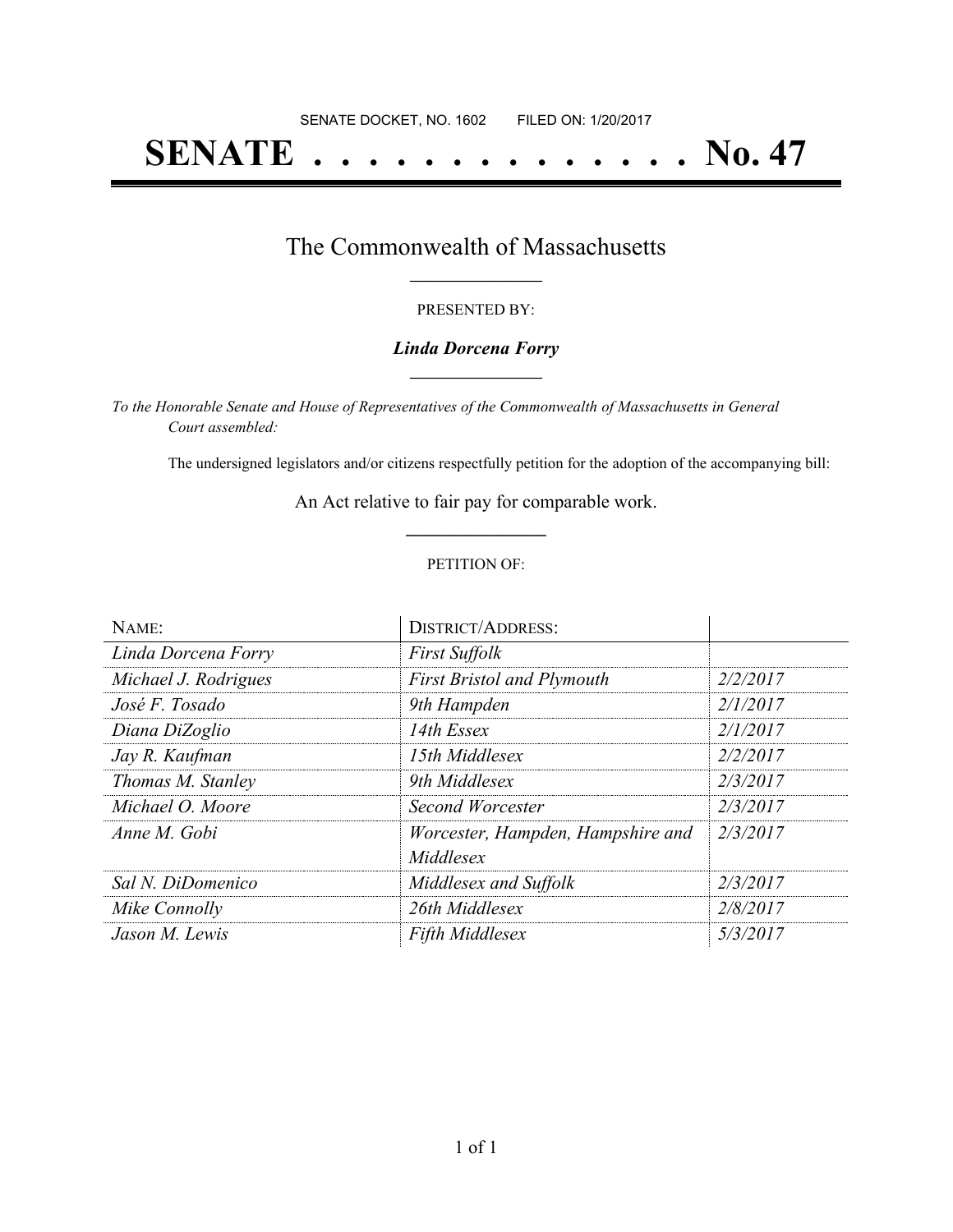# SENATE DOCKET, NO. 1602 FILED ON: 1/20/2017 **SENATE . . . . . . . . . . . . . . No. 47**

By Ms. Forry, a petition (accompanied by bill, Senate, No. 47) of Linda Dorcena Forry, Michael J. Rodrigues, Jose F. Tosado, Diana DiZoglio and other members of the General Court for legislation relative to fair pay for comparable work. Children, Families and Persons with Disabilities.

## The Commonwealth of Massachusetts

**In the One Hundred and Ninetieth General Court (2017-2018) \_\_\_\_\_\_\_\_\_\_\_\_\_\_\_**

**\_\_\_\_\_\_\_\_\_\_\_\_\_\_\_**

An Act relative to fair pay for comparable work.

Be it enacted by the Senate and House of Representatives in General Court assembled, and by the authority *of the same, as follows:*

- 1 SECTOION 1: Notwithstanding any General or Special Law to the contrary; Chapter 6A
- 2 of the General Laws is herby amended by adding the following sections:
- 3 Section 1 Definitions:
- 4 (a) "human service provider" means a community-based human services organization
- 5 with a human services program funded by the Executive Office of Health and Human Services,
- 6 the Executive Office of Elder Affairs, the Department of Housing and Community Development
- 7 or the Department of Early Education and Care.
- 8 (b) "human services worker" means an employee of a human service provider who
- 9 provides treatment, support or services to clients and/or their families
- 10 (c) "disparity amount" means the monetary calculation of the average difference in salary
- 11 between human service workers and direct support workers or other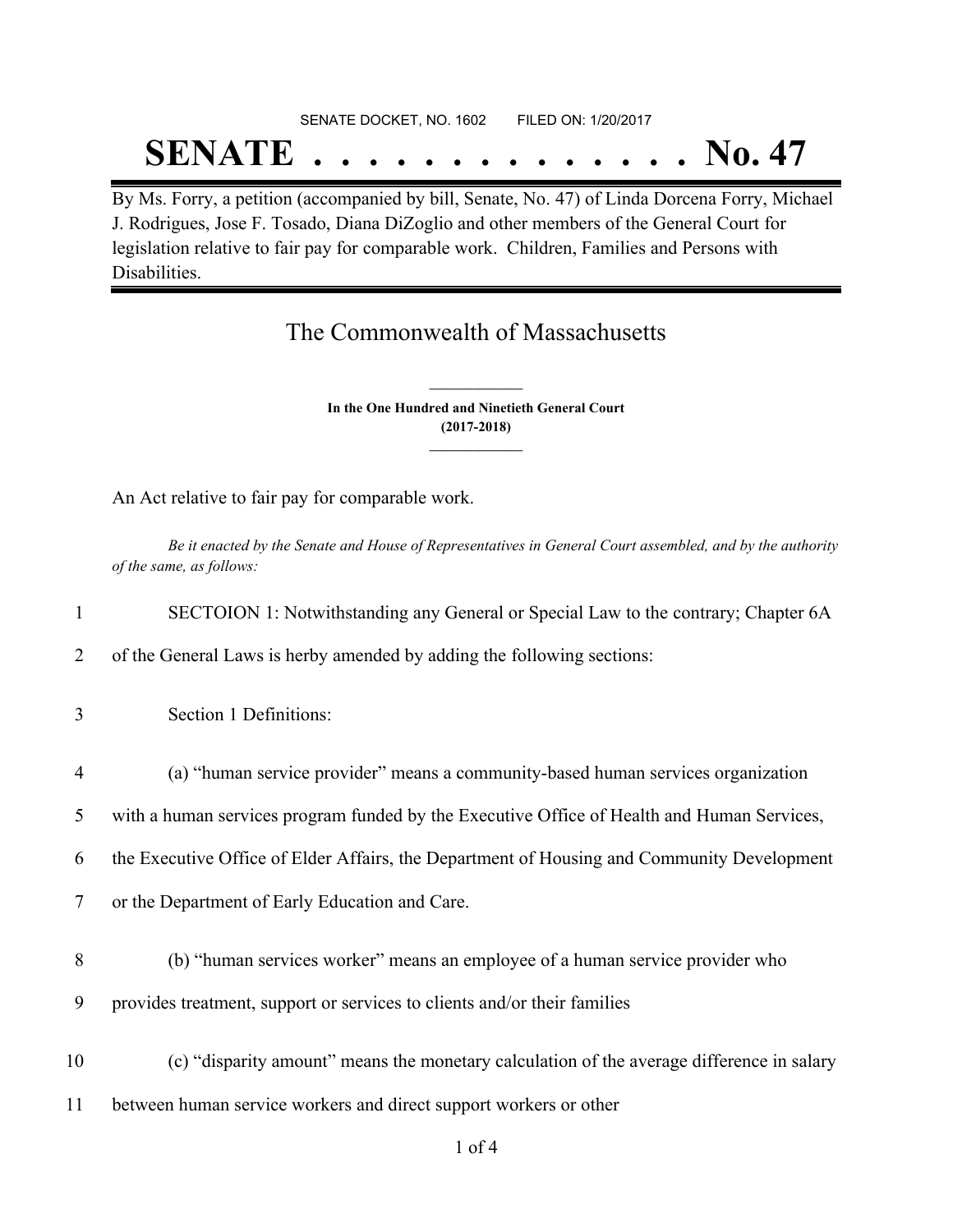comparable employees employed by the Commonwealth's state operated programs for human services.

| 14 | (d) "rate" means the reimbursement rate paid by the Executive Office of Health and           |
|----|----------------------------------------------------------------------------------------------|
| 15 | Human Services, the Executive Office of Elder Affairs, the Department of Housing and         |
| 16 | Community Development or the Department of Early Education and Care to a human service       |
| 17 | provider to deliver services to clients on the state's behalf.                               |
| 18 | Section 2:                                                                                   |
| 19 | The Executive Office of Health and Human Services, the Executive Office of Elder             |
| 20 | Affairs, the Department of Housing and Community Development or the Department of Early      |
| 21 | Education and Care shall reimburse human services providers as provided in this section.     |
| 22 | (1) The rate of reimbursement for human services providers shall be increased by an          |
| 23 | amount that:                                                                                 |
| 24 | (a) Reduces the disparity amount to 50 percent on or before July 1, 2019.                    |
| 25 | (b) Reduces the disparity amount to 35 percent on or before July 1, 2020.                    |
| 26 | (c) Reduces the disparity amount to 20 percent on or before July 1, 2021.                    |
| 27 | (d) Reduces the disparity amount to 5 percent on or before July 1, 2022.                     |
| 28 | (e) Eliminates the disparity amount on or before July 1, 2023.                               |
| 29 | (2) All increases in the rate of reimbursement provided for in this section shall be used to |
| 30 | increase the compensation of human services workers.                                         |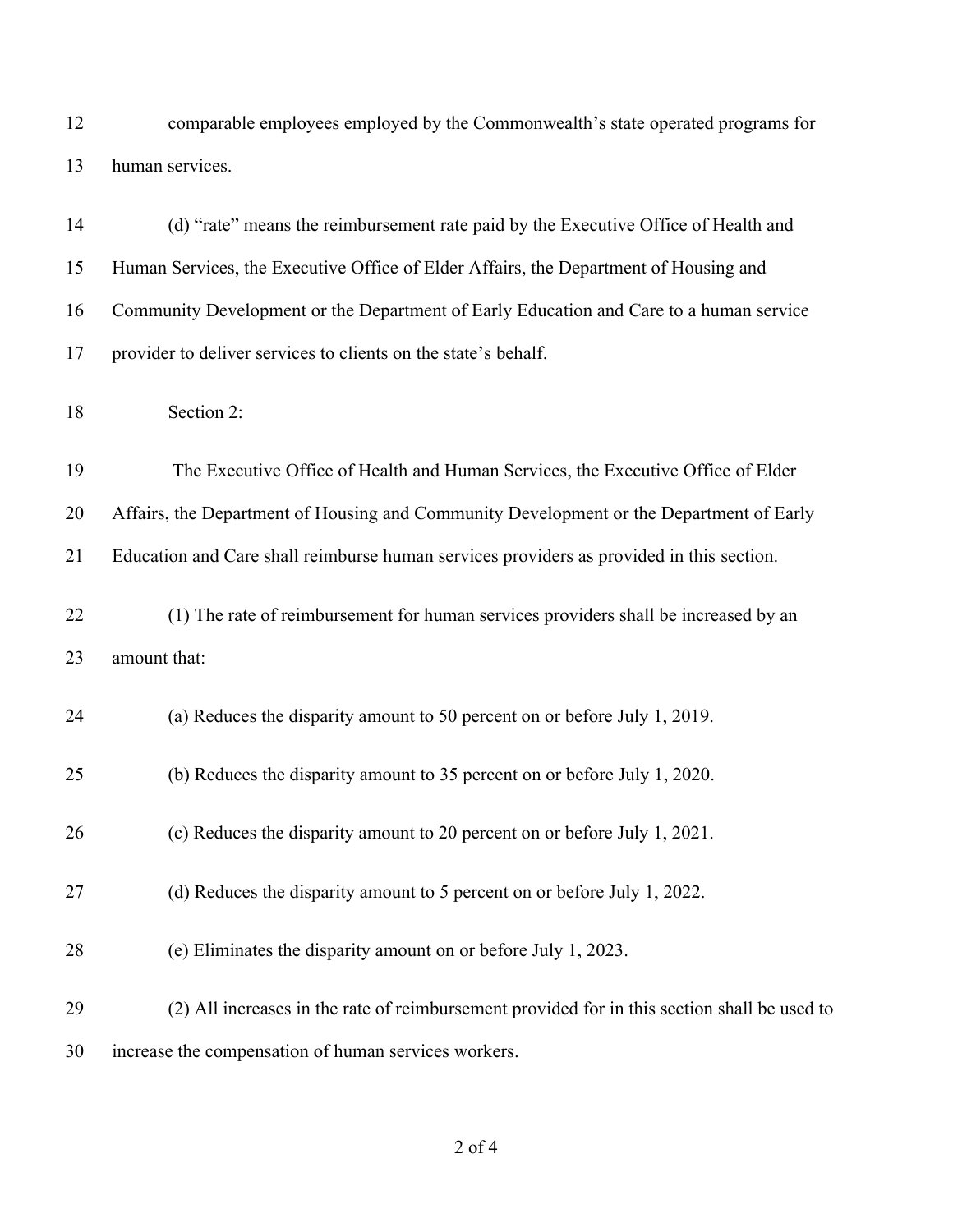| 31 | (3) On or before July 1, 2018, the Executive Office of Health and Human Services, the          |
|----|------------------------------------------------------------------------------------------------|
| 32 | Executive Office of Administration and Finance, the Executive Office of Elder Affairs, the     |
| 33 | Department of Housing and Community Development and the Department of Early Education          |
| 34 | and Care – working with representatives from the Massachusetts Council of Human Service        |
| 35 | Providers, Inc. – shall report to the Senate Committee on Ways and Means, the House            |
| 36 | Committee on Ways and Means, the Joint Committee on Children, Families and Persons with        |
| 37 | Disabilities, the Joint Committee on Elder Affairs, the Joint Committee on Health Care         |
| 38 | Financing, the Joint Committee on Mental Health and Substance Abuse, the Joint Committee on    |
| 39 | Public Health and the Joint Committee on State Administration and Regulatory Oversight their   |
| 40 | determination of:                                                                              |
| 41 | (a) The disparity amount between the salaries of human services workers employed by            |
| 42 | human service providers and state employees holding similar job titles and/or state employees  |
| 43 | who provide similar services to clients;                                                       |
| 44 | (b) The amount of annual increases in the rate of reimbursement to human service               |
| 45 | providers necessary to reduce and eliminate the disparity amount by July 1, 2023.              |
| 46 | (4) On or before January 1, 2018, the Executive Office of Health and Human Services,           |
| 47 | the Executive Office of Administration and Finance, the Executive Office of Elder Affairs, the |
| 48 | Department of Housing and Community Development and the Department of Early Education          |
| 49 | and Care – working with representatives from the Massachusetts Council of Human Service        |
| 50 | Providers, Inc. – shall report to the Senate Committee on Ways and Means and the House         |
| 51 | Committee on Ways and Means recommendations to strengthen recruitment and retention of         |
|    |                                                                                                |

of 4